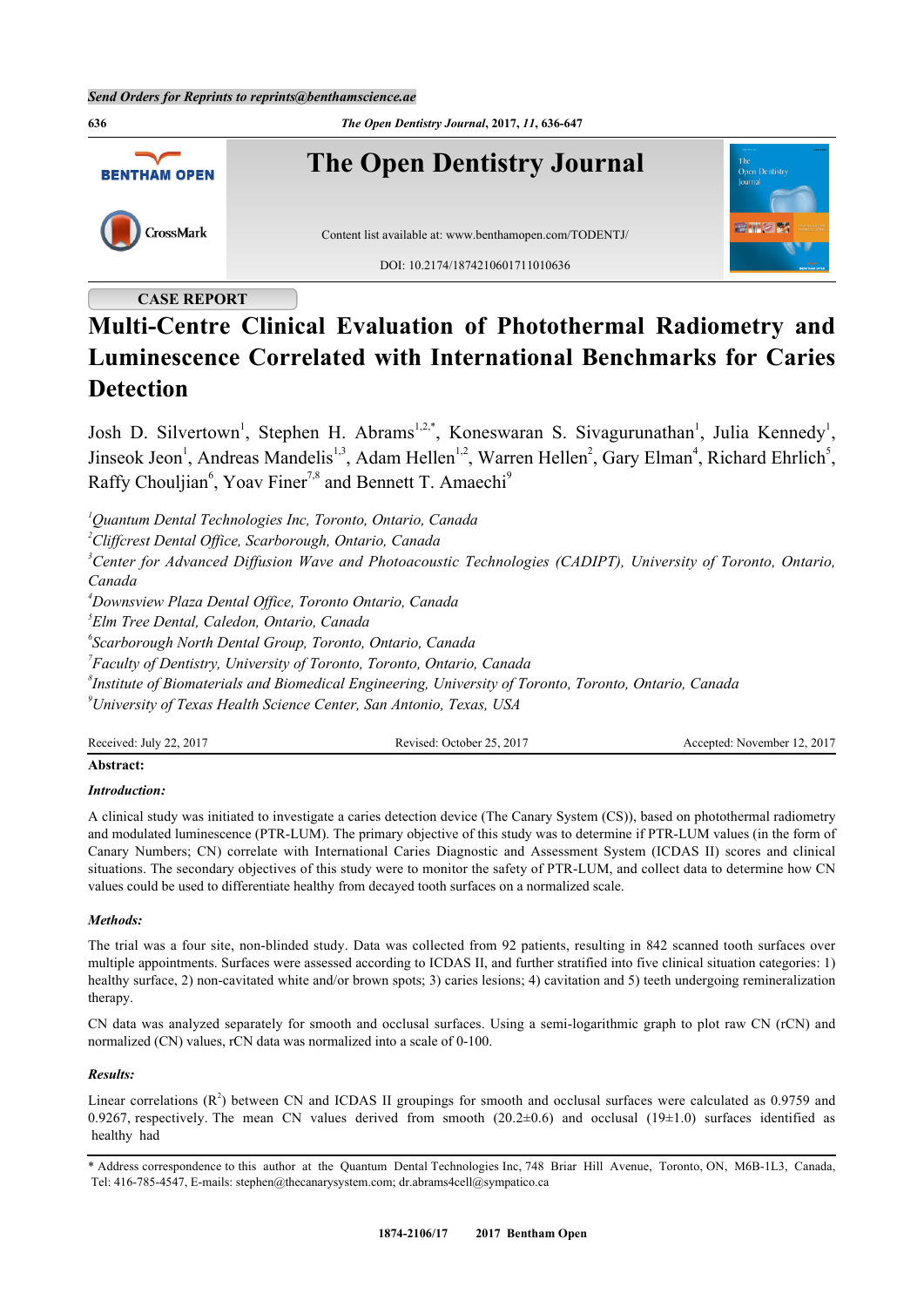significantly lower CN values  $(P<0.05)$  compared with the values from the other clinical situation categories. No adverse events were reported.

#### *Conclusion:*

The present study demonstrated the safety of PTR-LUM for clinical application and its ability to distinguish sound from carious tooth surfaces. A clear shift from the baseline in both PTR and LUM in carious enamel was observed depending on the type and nature of the lesion, and correlated to ICDAS II classification codes, which enabled the preliminary development of a Canary Scale.

**Keywords:** PTR-LUM, ICDAS-II, The Canary System, Canary Number, Caries lesion, Diagnostic.

# **1. INTRODUCTION**

The traditional methods for dental caries detection, visual, tactile and radiographic examinations, are not effective in detecting early caries lesions, particularly on occlusal surfaces [\[1](#page-9-0) - [3\]](#page-9-1). Early detection of caries, before a substantial amount of the tooth is affected, can allow for minimally or non-invasive treatment; such as remineralization, mitigate radiation exposure, and result in a sound surface devoid of extensive restorations. Early caries detection technologies based on optical or electrical technologies include light-induced fluorescence, digitized imaging fiber-optic transillumination, alternating current impedance spectroscopy, and photothermal radiometry and modulated luminescence (PTR-LUM).

PTR-LUM is a non-invasive, energy conversion technology that monitors two different phenomena: 1) modulated thermal infrared radiation (PTR), and 2) alternating current luminescence (LUM) [\[4\]](#page-9-2). When laser light modulated at a fixed frequency is focused on a tooth, the tooth emits radiation (glows) at the same frequency, following radiative conversion of part of the incident optical energy to longer wavelength (Stokes shifted) LUM, and simultaneously releases heat at the same frequency, in the form of thermal infrared photons ("blackbody" or Planck radiation) following non-radiative conversion of the remaining incident energy. The analysis of the emitted radiation and of the emitted infrared photons, provides combined optical and thermal ("photothermal") information about the condition of the crystal structure of the tooth. As a wave-based phenomenon, both PTR and LUM consist of amplitude and phase. In terms of the PTR signal, the amplitude (PTR-A) refers to the overall signal magnitude during the period the laser light shines on the tooth. The phase (PTR-P) represents the delay in the photothermal signal collected by the infrared detector with respect to a reference signal [[5](#page-9-3) - [10\]](#page-9-4). In addition to heat, a complementary signal channel, modulated LUM (in the forms of LUM-A and LUM-P), monitors the optical-to-radiative energy conversion, where the laser light is absorbed, by chromophore molecues which are raised to a higher-energy state, and longer wavelength luminescent light is emitted following their de-excitation. As a purely light based technique, its depth resolution in enamel is significantly limited by the high scattering coefficients of sound and carious enamel. Because thermal energy does not scatter like optical energy, PTR can reach deeper areas in the tooth than LUM alone[[11](#page-9-5)]. As lesion severity increases (increased demineralization), there is a corresponding change in the amount of infrared radiation and luminescence collected. As remineralization progresses, a signal reversal trend indicates an improvement in the structural organization of the tooth. The key advantage of PTR-LUM is that caries lesions have optical absorption coefficients higher than healthy dental enamel, thereby ensuring high contrast against a minimally or non-absorbing healthy dental enamel. This simple fact can enhance the signal dynamic range increasing the sensitivity, thus making photonic devices using PTR-LUM suitable for detection of small lesions [\[4](#page-9-2)].

A commercially-available caries detection device (The Canary System®, CS) employs PTR-LUM technology using a low-power laser diode (<45 mW at the tooth surface) at 660 nm and modulated at 2 Hz [\[12](#page-9-6)]. Research has demonstrated that PTR-LUM has the potential to help oral health professionals detect and diagnose caries lesions and defects  $\leq$  5 mm below the enamel surface [\[11](#page-9-5), [13,](#page-9-7) [14\]](#page-10-0), occlusal pit and fissure caries [\[14](#page-10-0), [15](#page-10-1)], smooth surface caries [\[9](#page-9-8), [16\]](#page-10-2), erosion lesions[[17](#page-10-3), [18\]](#page-10-4), root caries[[19\]](#page-10-5), interproximal caries lesions [\[3,](#page-9-1) [20](#page-10-6) - [22\]](#page-10-7), caries around margins of restorations[[23](#page-10-8), [24\]](#page-10-9), caries beneath the intact margins of amalgam restorations[[25](#page-10-10)] and demineralization and remineralization of early caries lesions [\[5](#page-9-3), [19](#page-10-5), [26](#page-10-11) - [29\]](#page-10-12).

In 2008, a clinical study (QDT-101) was initiated to explore the safety and optimal scanning conditions for CS in 50 subjects [\[30](#page-10-13)]. In 2010, a follow-on clinical study (QDT-201, the focus of this manuscript) was initiated to evaluate how PTR-LUM performs *in vivo* in dental clinical practice situations and preliminary reports have been presented previously [\[31](#page-10-14) - [33\]](#page-10-15). Specifically, the aim of the current study was to determine whether PTR-LUM values (in the form of Canary Numbers; CN) correlate with stages of tooth decay as defined by the International Caries Diagnostic and Assessment System (ICDAS II) and to develop the early foundation for a Canary Number scale by collecting data to determine how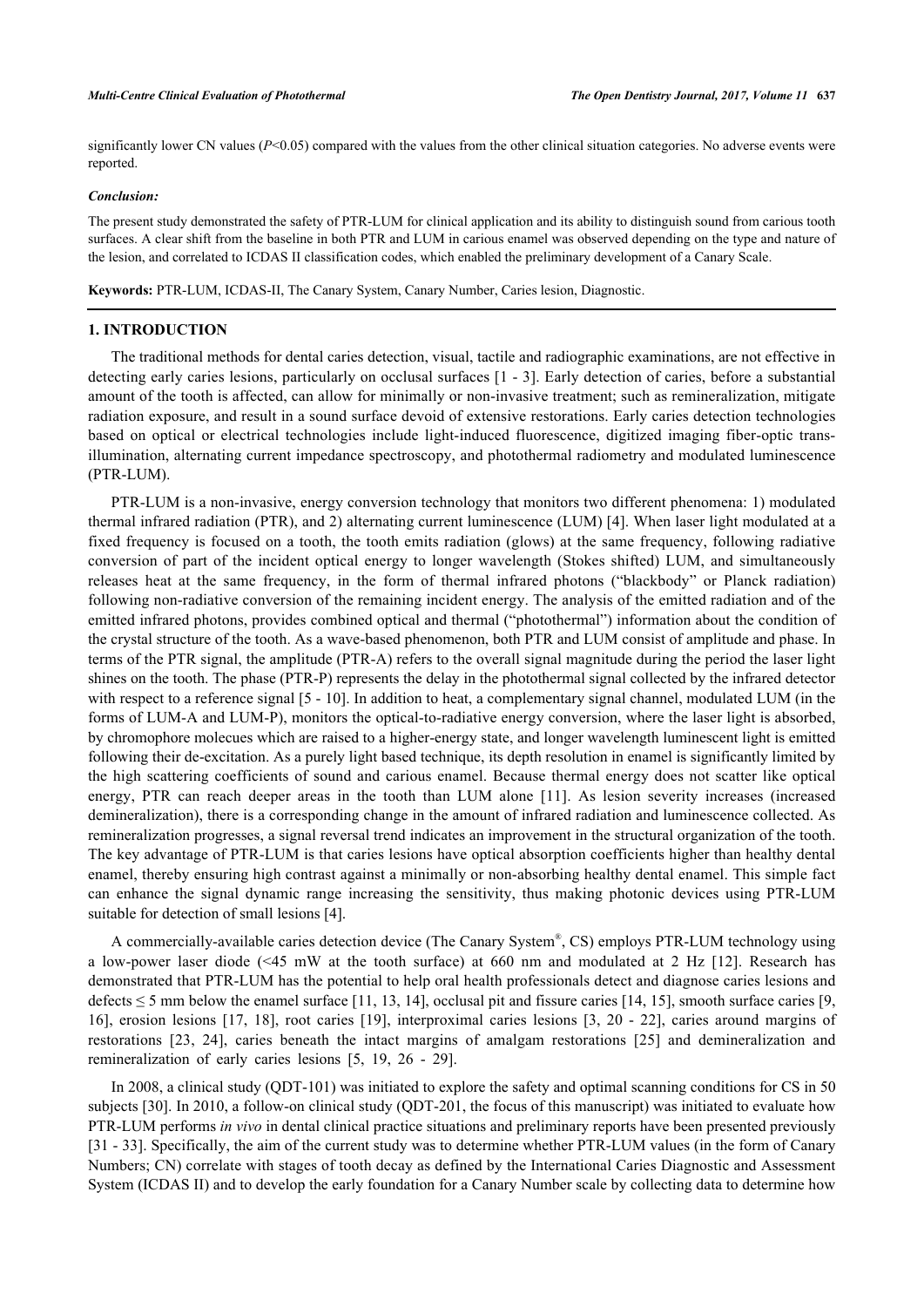CN values could be used to differentiate healthy from decayed tooth surfaces on a normalized scale. The secondary objective of this study was to monitor the safety of PTR-LUM during application in dental practice.

# **2. MATERIALS AND METHODS**

#### **2.1. Study Design and Patient Selection**

The trial was a four-site, non-randomized, non-blinded study. The investigators at each site were licensed dentists in Ontario, Canada (Supplemental Table **1**) who had been in clinical practice for at least 25 years. Each clinician received training in ICDAS ranking and two of the practices had prior experience in using ICDAS II to assess teeth [[30\]](#page-10-13). The clinical trial monitor reviewed the ICDAS II criteria with each clinician periodically.

Patients of the site investigators' clinics were invited to participate in this study. An assessment and screening visit was performed on 98 patients, which included questions on medical history, oral hygiene, and caries risk factors. Only subjects who met all inclusion criteria were eligible to participate in the study. Inclusion criteria were as follows: male or female subjects aged 18 years and older, inclusive, at the screening visit; that had been a registered patient at the dental clinic / investigational site for  $\geq 6$  months before the screening visit; a minimum of two teeth, with at least one healthy tooth surface; and sufficient knowledge of the English language. Subjects who met any exclusion criteria were excluded from participating in the study. Exclusion criteria were as follows: self-reported pregnancy, subjects using immunosuppressive drugs six months prior to the screening visit, and mental incapacity or language barriers which precluded consent, cooperation, or unwillingness to comply with the requirements of the trial protocol. After reviewing the inclusion and exclusion criteria, 92 patients were included in this 4 site clinical trial.

#### **2.2. Ethics and Regulatory Review**

This trial was conducted according to sections 83, 86, 87, and 88 of Health Canada's Medical Device Regulations (MDR), 21 CFR Parts 50 & 56, 45 CFR Part 46, ICH Good Clinical Practice Guidelines, and the Canadian Tri-Council Policy Statement (TCPS). The study was approved under Health Canada's MDR as an Investigational Testing Authorization (Class 2). Study protocol, related documentation and any amendments were reviewed and approved by an independent ethics review committee as protocol number QDT-201 (Institutional Review Board Services; Aurora, Ontario, Canada). Prior to performing any study-specific procedure, each subject was required to read and voluntarily sign a Research Ethics Board (REB)-approved informed consent form, indicating his/her free and informed consent to participate. This study was conducted as part of routine dental practice. Subjects' routine dental care preceded the patients' involvement in this trial and was based on the clinical needs of the subject as determined by the dentist using existing technologies in their respective practices. There were no treatments or interventions mandated as a result of this trial. At every visit, each clinical examiner screened the participant for adverse events, despite this study being the second clinical trial with the system [[34](#page-10-16)]. A follow-up phone call / interview was done with each participant 24 hours after each visit. The procedures outlined for the assessment visit were repeated each time the subject came to the dental clinic as part of their routine dental care. There was no monetary compensation for participants in this trial.

#### **2.3. Tooth and Tooth Surface Selection and Scanning**

Site investigators were first trained on ICDAS II by a benchmark examiner and clinical trial monitor, using the training resources and tools found at the ICDAS Foundation website ([www.icdas.org\)](http://www.icdas.org) and reviewed with the sites during the course of the trial. The clinical trial monitor reviewed the ICDAS II criteria with each site investigator periodically. Each investigator had chairside charts to help them with ICDAS II classification. Photographs were taken of each surface under examination. Notes were filed in clinical examination charts, indicating what was examined, ICDAS II number, PTR & LUM measurements for each tooth surface. This then allowed the team doing the data analysis to confirm that the ICDAS readings were correct.

Teeth and tooth surfaces selected for assessment in this study were selected for scanning at the discretion of the investigator at each site. The teeth underwent visual inspection and the surfaces were coded using the ICDAS II criteria [\[35](#page-10-17)], following plaque removal and 5 seconds drying of the surface using dental air-water syringe, particularly for the non-cavitated white/brown spot lesions. To be considered healthy for this study, a tooth surface must have scored an ICDAS II code of 0.

Tooth surfaces were classified into five clinical situation categories (Table **1**) by the investigator as follows: 1) healthy, 2) non-cavitated white spots and/or brown spots; 3) carious lesions; 4) cavitation, defined as caries that are to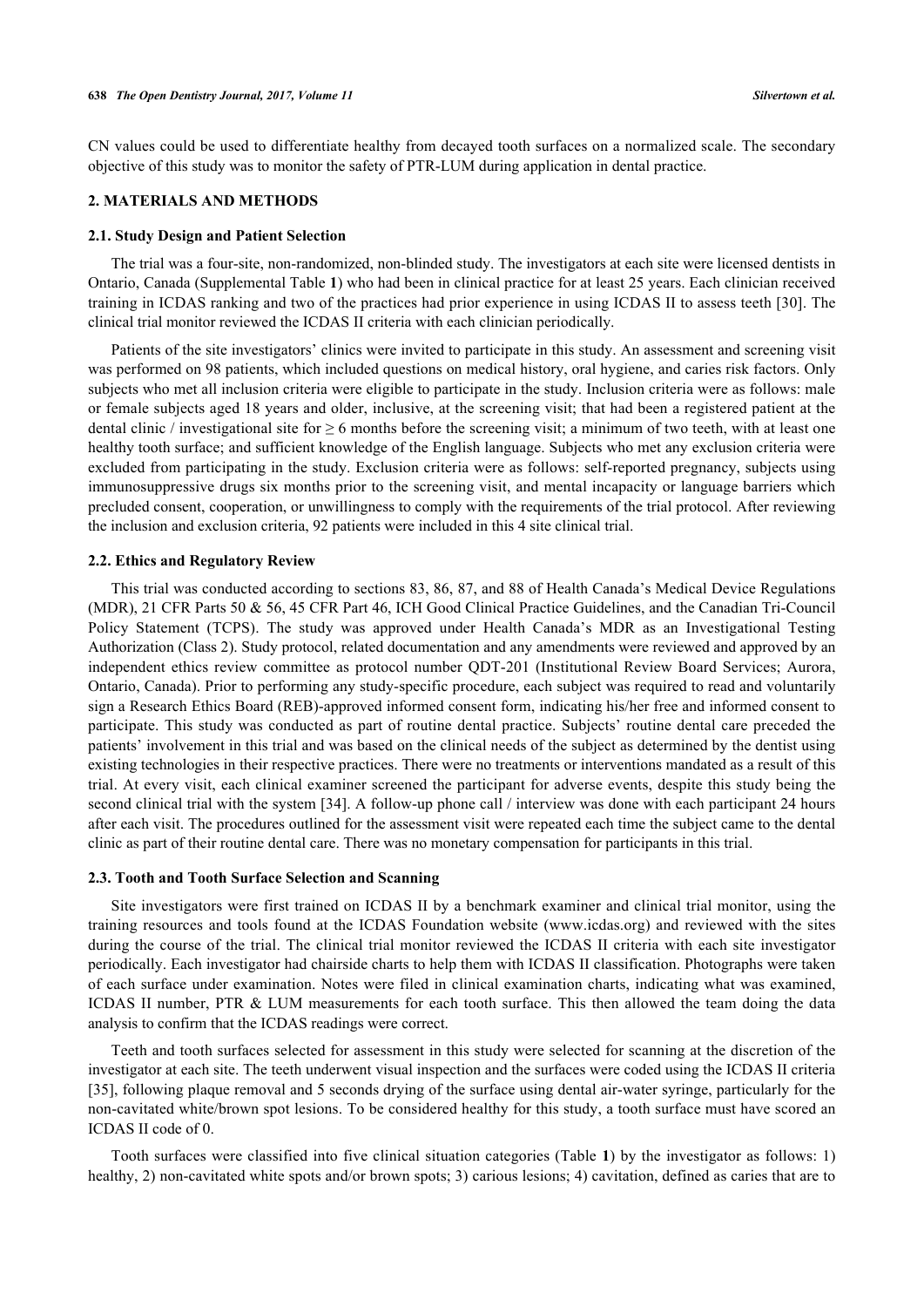be restored/ treated on same day of scanning; and 5) teeth undergoing remineralization therapy. The monitoring data collected from the latter category  $(#5 - \text{teeth undergoing reminiscent}$  remineralization therapy) will not be discussed in this manuscript but will be the basis for a subsequent report) but the CN and ICDAS II scores were included in the analysis.

The PTR-LUM device (The Canary System; Model: L-CS-CO-001; Quantum Dental Technologies Inc; Toronto, ON, Canada) was used to scan tooth sites according to the manufacturer's instruction manual. Each patient's scanning examination included a reference scan of a healthy surface (ICDAS code "0") from the middle third of a maxillary central incisor since the area is the most commonly sound surface with at least 4 mm thickness of tooth tissue. The examiners were able to capture an image and assign a CN to that section of the tooth. All the CS data including raw data and images were stored on a cloud so that the data could be reviewed at a later date by the clinical trial monitors. The examination sites were dried with air before each CS scan.

|  |  |  |  | Table 1. Clinical situation categories summarizing number of patient scans and surface scans. |
|--|--|--|--|-----------------------------------------------------------------------------------------------|
|  |  |  |  |                                                                                               |

| <b>Clinical Situation</b>                              | <b>Number of Patients</b><br>Scanned | Scanned | <b>Number of Smooth Surface Number of Occlusal Surface</b><br><b>Scanned</b> |  |
|--------------------------------------------------------|--------------------------------------|---------|------------------------------------------------------------------------------|--|
| Healthy                                                |                                      | 198     |                                                                              |  |
| White spots and / or brown spots                       | 49                                   | 104     |                                                                              |  |
| Caries                                                 | 60                                   | 70      | 69                                                                           |  |
| Cavitation – caries being treated same day as scanning |                                      | 28      | 26                                                                           |  |
| <b>Teeth Undergoing Remineralization</b>               |                                      |         | 38                                                                           |  |

# **2.4. Assessments and Device Outputs**

At every visit, each clinical examiner screened the participants for adverse events. A follow-up phone interview was done with each participant 24 hours after each visit. Since the participants were registered patients of the examining dentist and attended clinic regularly safety was monitored at each subsequent visit to the dental practice even if it was not associated with the clinical trial. Device outputs used for evaluation included: PTR-amplitude (PTR-A) response; PTR-phase (PTR-P) response, LUM-amplitude (LUM-A) response, LUM-phase (LUM-P) response, raw (rCN) and normalized Canary Number (CN) values, and linear correlation with ICDAS II coding.

#### **2.5. Calculation of Canary Number**

Raw Canary Number (rCN) was calculated as follows: rCN = C x (PTR-A x PTR-P)/(LUM-A x LUM-P) (Equation **1**), derived from empirical observations of reliably consistent signal trends with changing health status of teeth [[30\]](#page-10-13). To ensure that rCNs derived from tooth surfaces are consistent regardless of internal variability of detectors, optical and mechanical design, and electronic variability of each Canary device, rCNs were normalized [[10,](#page-9-4) [36](#page-11-0)], where "C" is the local device calibration constant determined through a process known as "instrumental transfer function normalization" in the field of signal processing. "C" is derived by taking the ratio of the rCN measured from glassy carbon SIGRADUR G disks as calibration material (diameter 5 mm, thickness 5 mm), both sides lapped, one side diamond polished (Ra<50 nm; HTW Hochtemperatur-Werkstoffe GmbH, Germany) between a reference Canary device and Canary devices located at each study site. The reason for using this material as a signal normalization reference was that its properties: optical (opaque; photothermally saturated, a condition meaning that its amplitude is maximum and is independent of the optical absorption coefficient), and geometric (essentially semi-infinite and thermally thick) were such that the theoretical PTR signal was independent of all those properties [[6,](#page-9-9) [11,](#page-9-5) [15](#page-10-1), [16](#page-10-2)] and thus any signal changes from device to device would be solely due to differences in instrumental responses, thereby determining transfer function of each individual device. Given that rCN can reach a theoretical maximum value of  $1x10^4$ , rCN values were converted into a normalized Canary Number (CN) using an arbitrary scale from 0-100. The range of rCN values that define a healthy/ sound surface was determined by setting the values derived from scanning tooth surfaces coded with an ICDAS II as "0". As a preliminary method to determine the upper range that would indicate advanced decay, rCN values were derived from scanning glassy carbon, which is a black body absorber material the absorption coefficient of which is high enough at the Canary operating wavelength (660-nm), so that the PTR-A signal is photothermally saturated [[10](#page-9-4), [36\]](#page-11-0), *i.e*. the material in optically opaque. Outliers statistically beyond two standard deviations were removed for this part of the analysis.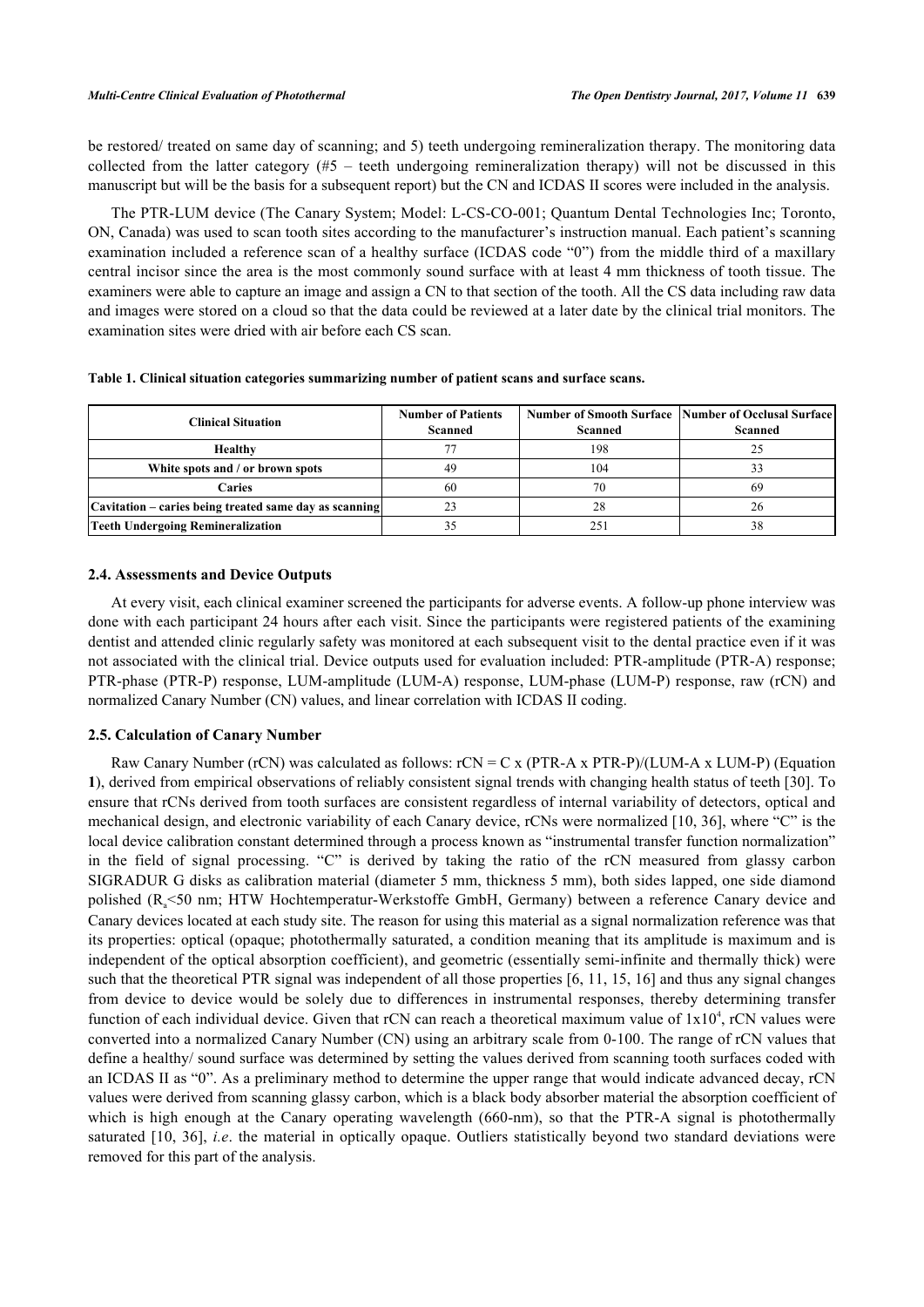$$
CanaryNumber(raw) = rCN = C\left(\frac{PTR_{Amp} \bullet PTR_{Phase}}{LUM_{Amp} \bullet LUM_{Phase}}\right)
$$
\n(1)

### **2.6. Statistical Analysis**

#### *2.6.1. Sample Size*

The sample size calculations, which were based on a power analysis, were performed using nQuery Advisor software (Statistical Solutions). Based on the previous studies on PTR-LUM [[3,](#page-9-1) [28](#page-10-18)], the number of patients recruited and subsequent surface scans acquired for this study was sufficient to yield a power of at least 95% for an effect size of 1.0. Calculations are based on standard unpaired t-tests, with two-tailed significance of  $\alpha = 0.05$ .

#### *2.6.2. Demographic Data*

Baseline demographic data for all subjects were summarized with descriptive statistics (mean, standard deviation, median, range and number of observations).

#### *2.6.3. Canary Scan Data*

The mean CN from five repeats for each scanned site on each tooth surface was calculated separately for smooth and occlusal surfaces for subsequent analysis. Normality tests followed by two-tailed t-tests with post-hoc analysis using a Bonferroni correction were performed to determine significance between clinical situations or ICDAS II. For easier analysis of parts of the data and given the limited number of available data for all 7 classes, ICDAS II scores were reclassified and grouped as follows: 0 (healthy), 1-2 (early caries), 3-4 (moderate caries), 5-6 (advanced caries). Precedents for collapsing ICDAS II scores into fewer categories have been reported [[37,](#page-11-1) [38](#page-11-2)]. This grouping was used since the study was examining how clinicians would use PTR-LUM to develop a treatment approach for a particular lesion, and in line with the International Caries Classification and Management System (ICCMS<sup>™</sup>) [[39\]](#page-11-3). Scan data derived from teeth with sealants, crowns, veneers, or teeth that were fractured were omitted from this part of the analysis.

#### **3. RESULTS**

# **3.1. Patient and Site Characteristics**

Ninety-eight (98) patients were recruited and screened, and 92 met the inclusion criteria and were subsequently enrolled in the study. There were no patient drop-outs during the trial. Patients were recruited, screened and assessed from March 2010 to August 2011. Demographic data on these patients are outlined in Table **2**. Safety analysis concluded that there were no safety-related concerns related to CS; no AEs or ADEs were reported during or after the study. To determine if there were study site or patient age effects on the CN data, site-specific normalization constants were applied to the data: For example, study Site #4 had higher CN values on average, which could be attributed to the higher average age of patients at this site (mean = 55 years; range = 18-70 years) compared to the total study group age average of 45 yrs. Despite Study Site #1 having the majority of patients enrolled in this study  $(N=63)$ , there were no other site-specific effects reported.

# **Table 2. Patient demographics for clinical trial.**

| <b>Patient Demographics</b> |             |  |
|-----------------------------|-------------|--|
| Total                       | 92          |  |
| Age                         |             |  |
| Mean (STDEV)                | 45.3 (17.8) |  |
| Median                      | 45.5        |  |
| Min/Max                     | 18/89       |  |
| <b>Sex</b>                  |             |  |
| Female                      | 41 (44.6%)  |  |
| Male                        | 51 (55.4%)  |  |
| <b>Ethic Origin</b>         |             |  |
| <b>Black</b>                | $4(4.3\%)$  |  |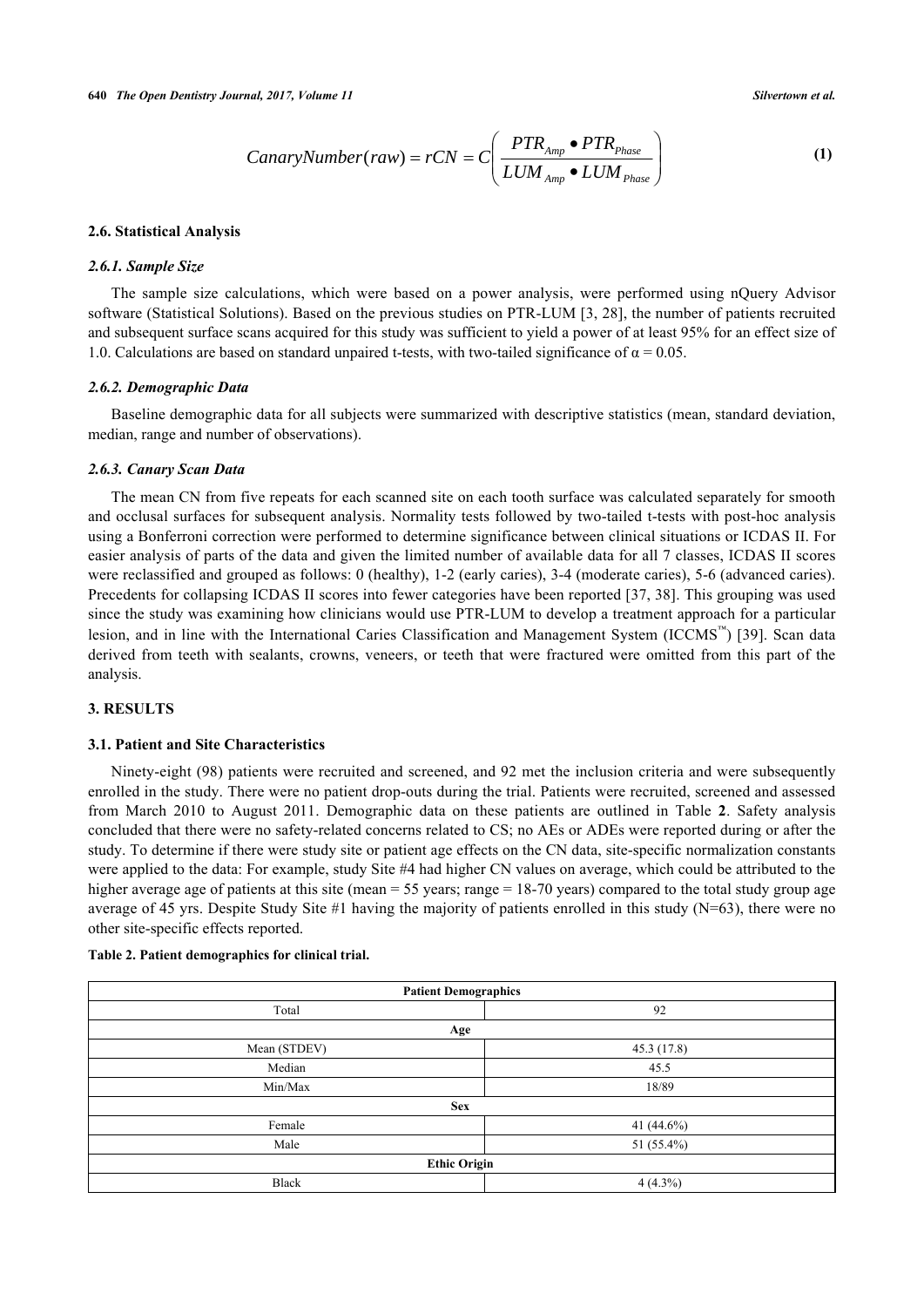#### *Multi-Centre Clinical Evaluation of Photothermal The Open Dentistry Journal, 2017, Volume 11* **641**

*(Table ) contd.....*

| <b>Patient Demographics</b> |            |  |
|-----------------------------|------------|--|
| East Asian                  | $3(3.3\%)$ |  |
| Hispanic/Latino             | $1(1.1\%)$ |  |
| South Asian                 | $6(6.5\%)$ |  |
| White                       | 78 (84.8%) |  |

#### **3.2. Normalizing Canary Numbers (CN) and Developing a Canary Scale**

Prior to Canary scanning, investigators performed a visual inspection of the tooth and applied a caries classification code according to ICDAS II. In order to determine the cut-off or threshold value for healthy surfaces, mean and standard deviations for rCN values by ICDAS II groupings were calculated (Supplemental Table **2**). The rCN mean and standard deviation values derived from 315 scanned surfaces (representing 83 patients) from surfaces classified as ICDAS II = 0 were 108.88  $(\pm 110.58)$ . As the ICDAS ranking increased, so did the rCN mean values indicating that the higher the rCN the more advanced the caries. This distribution of rCNs for each ICDAS II Grouping is illustrated in a Box-Whisker plot showing this relationship (Fig. **[1](#page-6-0)**). To determine the upper cut-off or threshold value for advanced decay surfaces, the mean rCN value from glassy carbon material was calculated to be 6,300 (Supplemental Fig. (**1**)). The relationship between rCN and CN values was plotted on a semi-logarithmic plot (Fig. **[2](#page-6-1)**), where rCN data, shown on a logarithmic scale are linearly related to CN values with a universal scale of 0-100 to give oral health professionals a more precise, practical and clinically-relevant interpretive assessment. A graduated scale was implemented with three zones. Therefore, how rCN values are normalized into CN values depends on the slope of the lines between the three zones (Fig. **[2](#page-6-1)**) calculated using Equation 2:

Slope of the line in Zone (i) = 
$$
a(i) = \frac{[CN(i)_{max} - CN(i)_{min}]}{[\ln(\frac{rCN(i)_{max}}{rCN(i)_{min}})]}
$$
 (2)

Where,  $i =$  Zone 1, 2, 3,

 $i = 1$  = Healthy Zone  $(0 - 20)$ 

 $i = 2$  = Early Caries Zone (21 – 70)

 $i = 3$  = Advanced Caries Zone (71 – 100)

When plotted, a rCN of  $1x10^2$  (rCN(1)<sub>max</sub>) representing the healthy cut-off of Z<sub>1</sub> derived from scans for ICDAS II score 0 (rCN=108), a rCN of  $3x10^3$  representing the minimum threshold of  $Z_3$  for advanced decay simulated from glassy carbon (rCN(2)<sub>max</sub>), and a rCN of  $1x10^4$  representing the maximum rCN value (rCN(3)<sub>max</sub>), each represents the yintercept boundaries [b (i)] for each of the three zones  $(Z_i)$ , calculated by Equation 3:

y – intercept of the line in Zone (i) = 
$$
b(i) = CN(i)_{min} - a(i) \ln[rCN(i)_{min}]
$$
 (3)

The coefficients ' $a(i)$ ' and ' $b(i)$ ' are unique to each zone and once determined through use of the normalizing material (glassy carbon) can be used to convert all rCN values into a CN.

$$
Normalized Canary Number = CN(i) = a(i) ln(rCN(i)) + b(i)
$$
\n(4)

Values for Equations  $2-4$  for Zones  $i = 1, 2, 3$  are summarized in Supplemental Table  $3$ .

To summarize, CN values can be calculated from rCN values using a three-step method Supplemental Fig. (**2**). As an example, a rCN value of  $387.63 \pm 413.45$  (from Supplemental Table 2) converts into a CN of  $40 \pm 11$  (rounded to nearest integer; Supplemental Fig. (**2**)). Supplemental Table **2** shows rCN values converted into CN output values for each ICDAS II grouping. As expected, CN increases with ICDAS II code, indicating that CN correlates with severity of tooth decay. For the balance of the data analysis of this study, all rCN values were converted into CN values using the above methodology.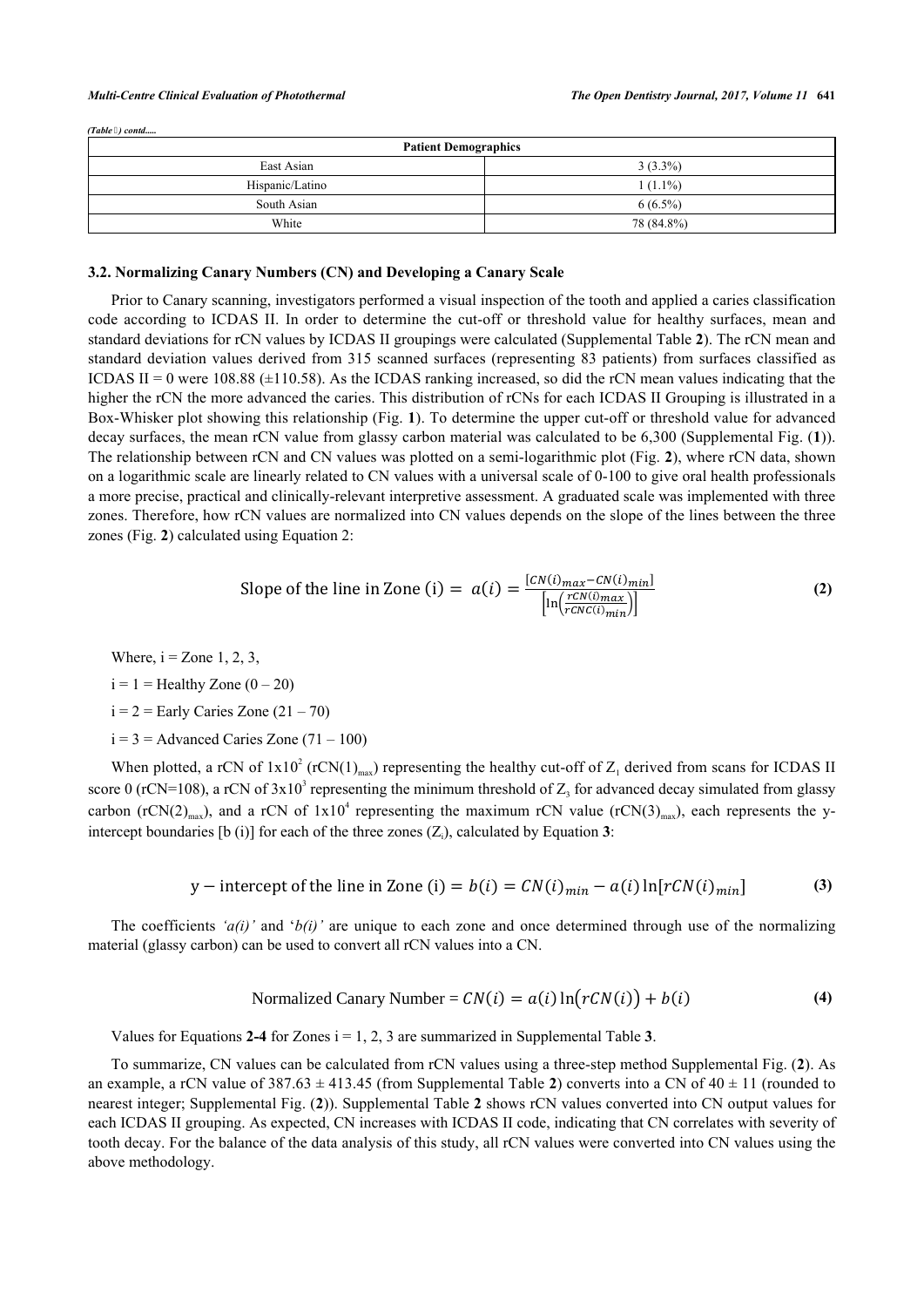<span id="page-6-0"></span>

<span id="page-6-1"></span>**Fig. (1).** Box-Whisker plots showing distribution of all raw Canary Numbers (rCNs) by ICDAS II Grouping: 0 (healthy), 1-2 (early caries), 3-4 (moderate caries), 5-6 (advanced caries).



**Fig. (2).** Semi-logarithmic plot used for the conversion of raw Canary Numbers (rCN) to normalized CNs for a universal 0 - 100 scale. CNs are determined from measured rCNs using the equation,  $CN(i) = a(i)ln[rCN(i)] + b(i)$ , where  $CN(i) =$  Normalized Canary Number (an output value);  $rCN(i)$  = Raw Canary Number measured by The Canary System (an input value);  $i = 1$  ( $Z_1$ , healthy, CN = 0-20);  $i = 2$  ( $Z_2$ , suspicion of early caries,  $CN = 21-70$ ); and  $i = 3$  ( $Z_3$ , suspicion of advanced caries,  $CN = 71-100$ ). The coefficients *"a(i)"* and *"b(i)"* are the slope and y-intercept of the line in Zone (i), respectively. The variables *"a(i)"* and *"b(i)"* are unique to each zone.

# **3.3. Correlating Canary Numbers by ICDAS II**

Investigators classified tooth surfaces into clinical situation categories (Table **1**). Images were recorded for each tooth examined and the CN assigned to a section of the image that was being examined. Each clinical situation had a different number of patients who received scans in that category, where each patient had multiple smooth and/or occlusal surface scans (Table **1**). The mean CN value ranges for reclassified ICDAS II groupings (healthy surface, early, moderate, and advanced caries) are shown in Figs. (**[3A](#page-7-0)** (for smooth surface) and **[3B](#page-7-0)**) (for occlusal surface). The average CN values for smooth healthy surfaces (20.4±0.5) were significantly lower than those from the early caries  $(29.1\pm1.4; P<1x10^{-12})$ , moderate caries  $(32.7\pm4.6; P<1x10^{-5})$ , and advanced caries  $(39.3\pm5.1; P<5x10^{-15})$  groupings. Similarly, the average CN value ranges for healthy occlusal surfaces  $(22\pm 1.1)$  were significantly lower than those from the early caries (28.4±1.3;  $P \le 1 \times 10^{-3}$ ), moderate caries (31.4±3.4;  $P \le 1 \times 10^{-3}$ ), and advanced caries (45.3±3.7;  $P \le 2 \times 10^{-11}$ )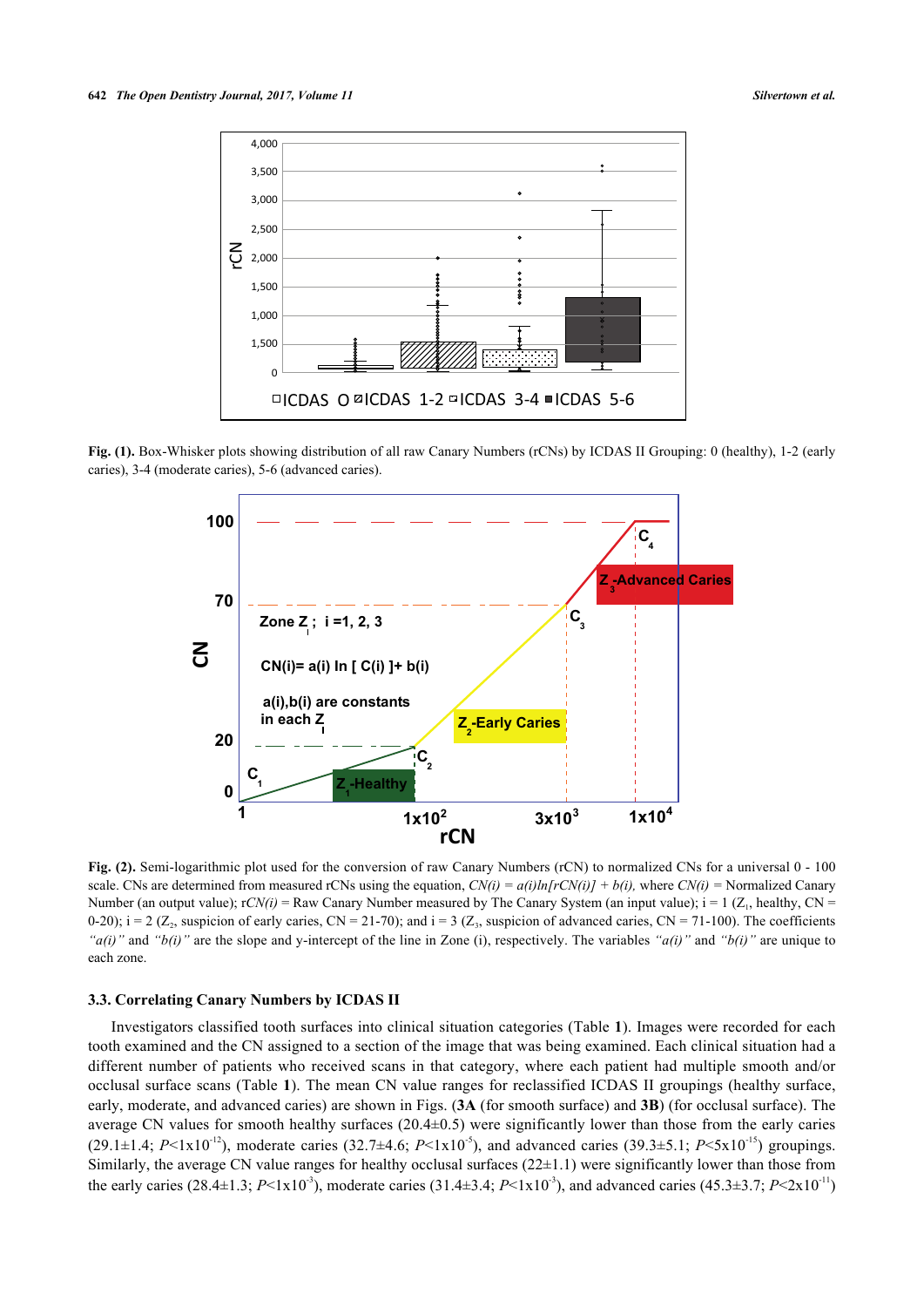groupings. Linear correlations  $(R^2)$  between CN and ICDAS II groupings for smooth and occlusal surfaces were calculated as 0.9759 and 0.9267, respectively and good agreement between the clinical judgement and CN for occlusal assessment (Fig. **[3](#page-7-0)**).

#### **3.4. Assessing Canary Numbers by Clinical Situation**

Mean CN values collected for each clinical situation from all four study sites were calculated and amalgamated (Fig. **[3C](#page-7-0)** and **[3D](#page-7-0)**). As expected, CN values derived from smooth surfaces identified as healthy were significantly lower  $(20.2 \pm 0.6)$  compared with mean CN values from surfaces identified as non-cavitated brown/white spot  $(31.3\pm 1.3; P)$  $\langle 2x10^{-17} \rangle$ , caries lesion (27.5±1.6; *P* $\langle 3x10^{-7} \rangle$ , or cavitation (28.5 ± 2.8; *P* $\langle 2x10^{-5} \rangle$ ). Similarly, CN values derived from occlusal surfaces identified as healthy were significantly lower  $(19 \pm 1.0)$  compared with mean CN values from surfaces identified as non-cavitated brown/white spot  $(24.7\pm1.4; P<0.004)$ , caries lesion  $(28.3\pm1.6; P<0.001)$ , or cavitated (32.3)  $\pm$  2.6; *P*<3x10<sup>-4</sup>).

<span id="page-7-0"></span>

**Fig. (3).** Mean Canary Numbers (CNs) for ICDAS II Groupings and clinical situation. Panels A and B). Mean Canary Numbers from all smooth (A) and occlusal (B) surface scans by ICDAS II Grouping: 0 (healthy), 1-2 (early caries), 3-4 (moderate caries), 5-6 (advanced caries). Single asterisk (\*) indicates statistical significance (*P*<0.0083) between 0 (healthy) and all other groups. Double asterisk indicates statistical significance (*P*<0.0083) between the 1-2 (early caries) and the 5-6 (advanced caries) groups. Panels C and D). Mean Canary Numbers from all smooth (C) and occlusal (D) surface scans by clinical situation. Asterisk (\*) indicates statistical significance ( $P<0.004$ ) between sound and each of the other groups. "N" indicates the total number of scanned surfaces used in the calculation of each mean. Error bars represent the SEM.

# **4. DISCUSSION**

This study confirmed the safety and clinical effectiveness of a PTR-LUM based caries detection device as an adjunct tool for differentiating healthy from carious tooth surfaces. The reference standard in this study was the visual examination method using ICDAS II. A strong correlation was found between increasing CNs and ICDAS II classification, and statistially significant difference was found between the ICDAS II score 0 and the other severity score groups (1-2, 3-4, 5-6), as well as between the 1-2 *vs* 5-6 groupings. However, statistical significance was not found between the 1-2 *vs* 3-4 and 3-4 *vs* 5-6 groupings. There are several possible reasons to explain this. First, ICDAS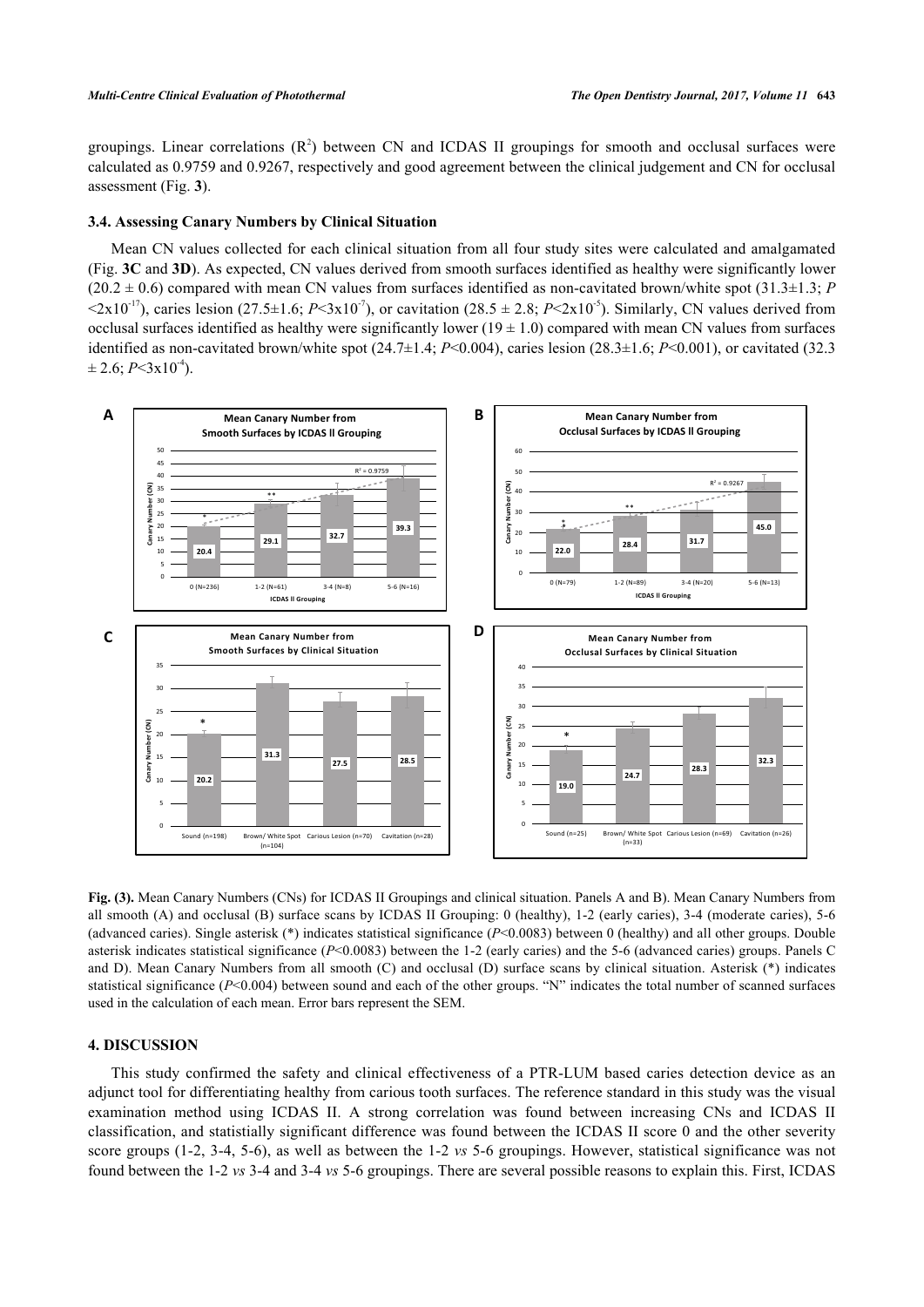II score 3 ranges from micro-cavitated early lesion to localized enamel breakdown, so teeth in those categories can yield similar readings. Although ICDAS II score 4 (underlying shadow from carious dentin) is not cavitated, it represents a wide range of dentin destruction underneath the enamel surface, which can be as severe as scores 5-6. Therefore, misclassification of sound surfaces as non-cavitated lesions, which has been reported in other studies[[40\]](#page-11-4), could explain the lower CN values than what would be expected. Given there were four clinical sites, each with its own site investigator, there could have been differences in the interpretation and/or coding using ICDAS II, especially with regards to ICDAS II score 3. Despite a standardized training on ICDAS II using provided resources and tools there were differences in the prior knowledge and experience with ICDAS II among the investigators. These differences could have resulted in investigators misclassifying samples. Two of the investigators had been involved in other studies using ICDAS II for lesion classification. It has been reported before that standardized training on ICDAS II can still result in lack of reliability in ICDAS coding [\[40](#page-11-4)]. This training discrepancy could also have been amplified due to the bias in data collected from Site #1 given that 68% of the patients were enrolled in that site. Second, the sample size for the 3-4 and 5-6 rankings were smaller than the ICDAS II code 0 and 1-2 groupings and this could result in higher variability among the samples. Lack of statistical significance between ICDAS II codes and groupings has been reported before when correlating caries detection aids with ICDAS II [\[41](#page-11-5)]. Third, while ICDAS II can be an effective and valid method for correctly diagnosing caries, other investigators have found that ICDAS II does not always correlate with lesion depth or histology [\[42](#page-11-6) - [45](#page-11-7)]. One of the chief principles behind PTR-LUM technology is its ability to detect subsurface caries that are not visible. Given that ICDAS II coding is based on visual examination, it is possible that CS could have detected lesions that were not detected by the investigators when coding with ICDAS II, resulting in false positives [\[31](#page-10-14)].

Given the limitations of ICDAS II, tooth surfaces scanned with The Canary System in this study were classified into clinical treatment situations as another means to discern a trend in CN values: 1) healthy, 2) non-cavitated white spots and/or brown spots; 3) carious lesions; and 4) cavitation. Clinicians, using other caries detection technologies in their practices ranked the lesions according to how they would treat them. Similar to the trends observed with ICDAS II, CN values leading to ranking as "sound" were significantly lower than those in clinical situations that had visuallydiagnosed pathology. This supports the utility of and basis for, using PTR-LUM as an objective technology to detect the presence / absence of caries.

# **CONCLUSION**

A key objective of this study was to obtain enough clinical data to enable the preliminary development of a Canary Scale comprised of CN values from 0-100. With 92 scanned patients resulting in a total of 842 scanned surfaces, a sufficient number of healthy tooth (ICDAS II score 0) surfaces (n=315) were scanned. After conversion of raw CN to normalized CN values, it was determined that a CN cut-off of ~20 could be used as the threshold to distinguish sound teeth from teeth with early caries. With an upper limit of a 70 (derived from glassy carbon as a uniform blackbody), a graduated Canary Number scale of 0-100 based on an empirical semi-logarithmic plot was developed. It was also found that in situations where both PTR-LUM and ICDAS II can yield data from caries lesions, there was a strong correlation between the two modalities. Data from the first clinical trial [\[32](#page-10-19), [46\]](#page-11-8) and in-vitro extracted tooth studies [\[31](#page-10-14), [47\]](#page-11-9) were used to help validate this Canary Number scale.

In summary, the results indicated that the PTR-LUM caries detection device used in this study is safe and is able to discriminate between healthy and carious enamel on smooth and occlusal surfaces. A clear shift from the baseline in both PTR and LUM in carious enamel was observed depending on the type, depth and nature of the lesion, according to ICDAS II classification codes, which enabled the preliminary development of a Canary Scale.

# **ETHICS APPROVAL AND CONSENT TO PARTICIPATE**

The study was approved under Health Canada's MDR as an Investigational Testing Authorization (Class 2). Study protocol, related documentation and any amendments were reviewed and approved by an independent ethics review committee as protocol number QDT-201 (Institutional Review Board Services; Aurora, Ontario, Canada).

#### **HUMAN AND ANIMAL RIGHTS**

The reported experiments are in accordance with the ethical standards of the committee responsible for human experimentation (institutional and national), and with the Helsinki Declaration of 1975, as revised in 2008 [\(http://www.wma.net/en/20activities/10ethics/10helsinki/\)](http://www.wma.net/en/20activities/10ethics/10helsinki/).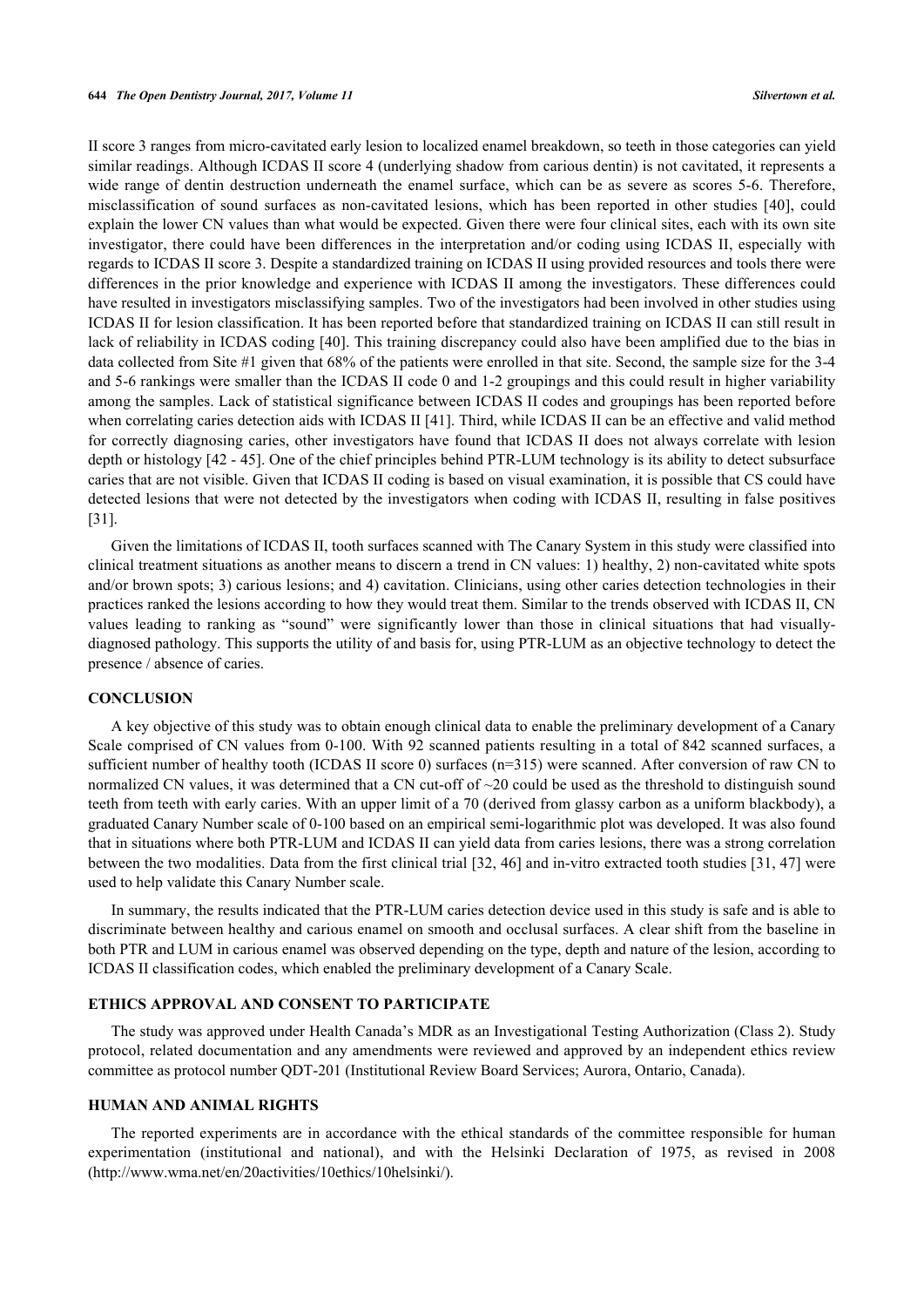# **CONSENT FOR PUBLICATION**

Not applicable.

# **CONFLICT OF INTEREST**

None of the authors received any compensation for this study J. Silvertown, K. Sivagurunathan, J. Kennedy, J. Jeon, & A. Hellen are current or former employees of Quantum Dental Technologies. A. Mandelis is the CTO of Quantum Dental Technologies S Abrams is the President of Quantum Dental Technologies J. Silvertown, K Sivagurunathan, J. Jeon, A Mandelis, S Abrams, R. Chouljian and W. Hellen are shareholders in Quantum Dental Technologies G. Elman, R. Ehrlich, B. Amaechi and Y. Finer do not have any conflicts to disclose.

#### **ACKNOWLEDGEMENTS**

The authors would like to thank Marguerite Ennis and Veronika Moravan for assistance with statistical analyses, Anila Choudry for site monitoring, AXON Clinical Research for clinical operational support and AXIOM Real-Time Metrics for their electronic data capture reporting platform.

# **SUPPLEMENTARY MATERIAL**

Supplementary material is available on the publishers Web site along with the published article.

# **REFERENCES**

- <span id="page-9-0"></span>[1] Dove SB. Radiographic diagnosis of dental caries. J Dent Educ 2001; 65(10): 985-90. [PMID: [11700001\]](http://www.ncbi.nlm.nih.gov/pubmed/11700001)
- [2] Pretty IA, Maupomé G. A closer look at diagnosis in clinical dental practice: Part 3. Effectiveness of radiographic diagnostic procedures. J Can Dent Assoc 2004; 70(6): 388-94. [PMID: [15175119\]](http://www.ncbi.nlm.nih.gov/pubmed/15175119)
- <span id="page-9-1"></span>[3] Jan J, Wan Bakar WZ, Mathews SM, *et al.* Proximal caries lesion detection using the Canary Caries Detection System: An i*n vitro* study. J Investig Clin Dent 2016; 7(4): 383-90. [\[http://dx.doi.org/10.1111/jicd.12163\]](http://dx.doi.org/10.1111/jicd.12163) [PMID: [26012784](http://www.ncbi.nlm.nih.gov/pubmed/26012784)]
- <span id="page-9-2"></span>[4] Garcia JA, Mandelis A, Abrams SH, Matvienko A. Photothermal radiometry and modulated luminescence: Applications for dental caries detection. In: Jurgen Popp VV, Chiou A, Heinemann S, Eds. Handbook of Biophotonics Photonics for Health Care Part 2. 1st ed. John Wiley & Sons, Inc. 2013; pp. 1047-52. [\[http://dx.doi.org/10.1002/9783527643981.bphot078](http://dx.doi.org/10.1002/9783527643981.bphot078)]
- <span id="page-9-3"></span>[5] Matvienko A, Jeon J, Mandelis A, *et al.* Dental biothermophotonics: A quantitative photothermal analysis of early dental demineralization. Eur Phys J Spec Top 2008; 153(1): 463-5. [\[http://dx.doi.org/10.1140/epjst/e2008-00485-5](http://dx.doi.org/10.1140/epjst/e2008-00485-5)]
- <span id="page-9-9"></span>[6] Nicolaides L, Feng C, Mandelis A, Abrams SH. Quantitative dental measurements by use of simultaneous frequency-domain laser infrared photothermal radiometry and luminescence. Appl Opt 2002; 41(4): 768-77. [\[http://dx.doi.org/10.1364/AO.41.000768](http://dx.doi.org/10.1364/AO.41.000768)] [PMID: [11993925\]](http://www.ncbi.nlm.nih.gov/pubmed/11993925)
- [7] Nicolaides L, Chen Y, Mandelis A, Vitkin IA. Theoretical, experimental, and computational aspects of optical property determination of turbid media by using frequency-domain laser infrared photothermal radiometry. J Opt Soc Am A Opt Image Sci Vis 2001; 18(10): 2548-56. [\[http://dx.doi.org/10.1364/JOSAA.18.002548\]](http://dx.doi.org/10.1364/JOSAA.18.002548) [PMID: [11583272](http://www.ncbi.nlm.nih.gov/pubmed/11583272)]
- [8] Nicolaides L, Mandelis A, Abrams SH. Novel dental dynamic depth profilometric imaging using simultaneous frequency-domain infrared photothermal radiometry and laser luminescence. J Biomed Opt 2000; 5(1): 31-9. [\[http://dx.doi.org/10.1117/1.429965\]](http://dx.doi.org/10.1117/1.429965) [PMID: [10938763](http://www.ncbi.nlm.nih.gov/pubmed/10938763)]
- <span id="page-9-8"></span>[9] Matvienko A, Jeon RJ, Mandelis A, Abrams SH, Amaechi BT. Photothermal detection of incipient dental caries: Experiment and Modeling", Callum BM, Porterfield DM, Eds. Photonics East, Proc. SPIE. Smart Biomed Physiologic Sensor Technol V 2007; 6759: 6759-19 (1-10).
- <span id="page-9-4"></span>[10] Matvienko A, Mandelis A, Abrams S. Robust multiparameter method of evaluating the optical and thermal properties of a layered tissue structure using photothermal radiometry. Appl Opt 2009; 48(17): 3192-203. [\[http://dx.doi.org/10.1364/AO.48.003192](http://dx.doi.org/10.1364/AO.48.003192)] [PMID: [19516364\]](http://www.ncbi.nlm.nih.gov/pubmed/19516364)
- <span id="page-9-5"></span>[11] Jeon RJ, Mandelis A, Sanchez V, Abrams SH. Nonintrusive, noncontacting frequency-domain photothermal radiometry and luminescence depth profilometry of carious and artificial subsurface lesions in human teeth. J Biomed Opt 2004; 9(4): 804-19. [\[http://dx.doi.org/10.1117/1.1755234\]](http://dx.doi.org/10.1117/1.1755234) [PMID: [15250769](http://www.ncbi.nlm.nih.gov/pubmed/15250769)]
- <span id="page-9-6"></span>[12] Jeon RJ, Sivagurunathan K, Garcia J, Matvienko A, Mandelis A, Abrams S. Dental diagnostic clinical instrument ("Canary") development using photothermal radiometry and modulated luminescence. J Phys Conf Ser 2010; 214: 012023. [\[http://dx.doi.org/10.1088/1742-6596/214/1/012023](http://dx.doi.org/10.1088/1742-6596/214/1/012023)]
- <span id="page-9-7"></span>[13] Carey C, Coleman SS. PLM validation of WSL assessment by photothermal radiometry- modulated luminescence technology. J Dent Res 2014. 92(Spec Iss A):1515.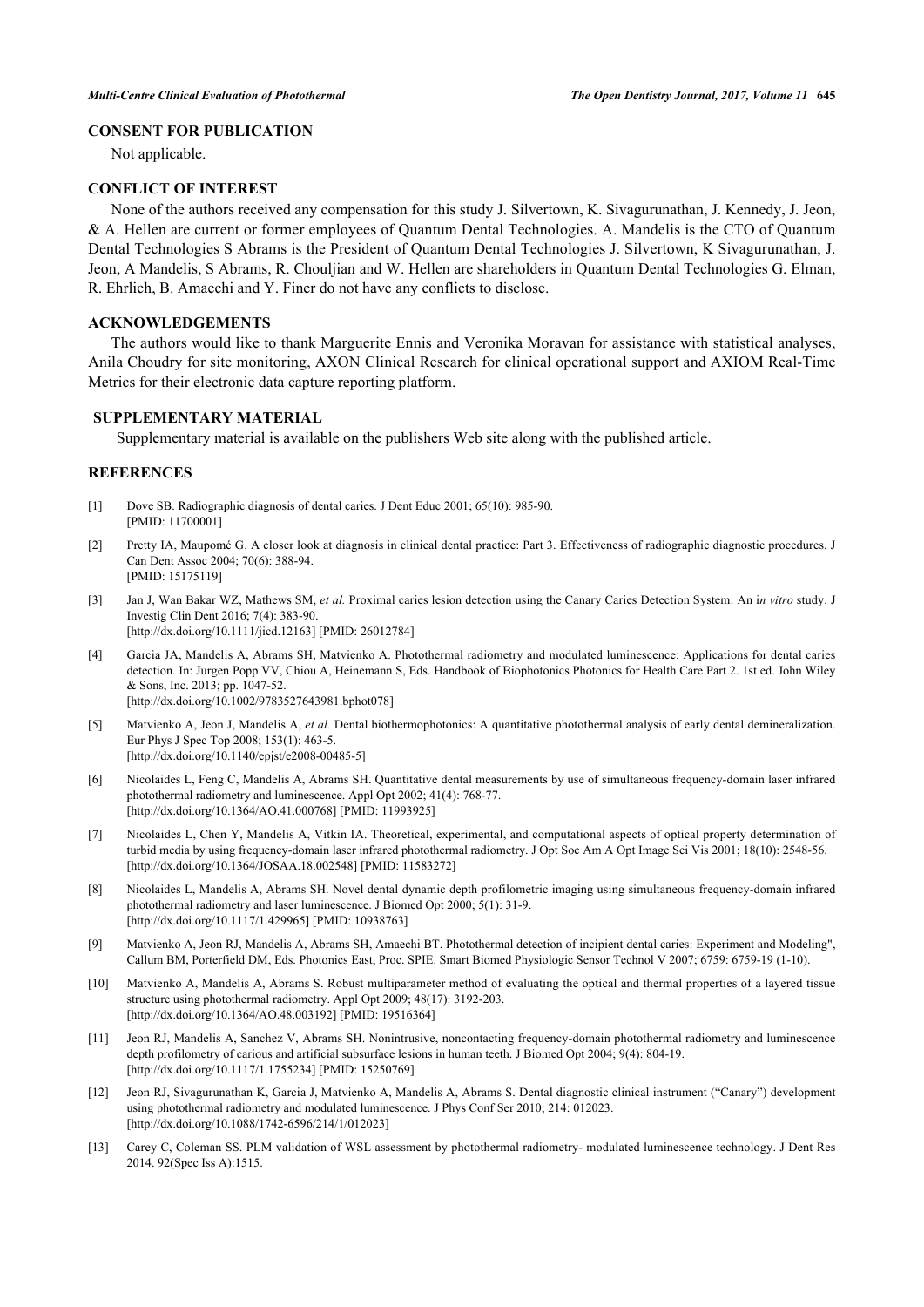- <span id="page-10-0"></span>[14] Jeon RJ, Mandelis A, Sanchez V, Abrams SH. Dental depth profilometric diagnosis of pit & fissure caries using frequency-domain infrared photothermal radiometry and modulated laser luminescence. J Physique IV (Proceedings) 2005; 125: 741-4. [\[http://dx.doi.org/10.1051/jp4:2005125170](http://dx.doi.org/10.1051/jp4:2005125170)]
- <span id="page-10-1"></span>[15] Jeon RJ, Han C, Mandelis A, Sanchez V, Abrams SH. Diagnosis of pit and fissure caries using frequency-domain infrared photothermal radiometry and modulated laser luminescence. Caries Res 2004; 38(6): 497-513. [\[http://dx.doi.org/10.1159/000080579\]](http://dx.doi.org/10.1159/000080579) [PMID: [15528904](http://www.ncbi.nlm.nih.gov/pubmed/15528904)]
- <span id="page-10-2"></span>[16] Jeon RJ, Mandelis A, Abrams S. Depth profilometric case studies in caries diagnostics of human teeth using modulated laser radiometry and luminescence. Rev Sci Instrum 2003; 74(1): 380. [\[http://dx.doi.org/10.1063/1.1516242\]](http://dx.doi.org/10.1063/1.1516242)
- <span id="page-10-3"></span>[17] Jeon RJ, Phan TD, Wu A, Kulkarni G, Abrams SH, Mandelis A. Photothermal radiometric quantitative detection of the different degrees of demineralization of dental enamel by acid etching. J Physique IV France 2005; 125: 721-72. [\[http://dx.doi.org/10.1051/jp4:2005125165](http://dx.doi.org/10.1051/jp4:2005125165)]
- <span id="page-10-4"></span>[18] Pier S, Lee H, Carey CM. Detection of surface erosion: A novel application for PTR-LUM technology. J Dent Res 2016; 95 (Spec Iss A):0312, (HYPERLINK "<http://www.iadr.org/>[www.iadr.org\)](http://192.168.111.2/oa/www.iadr.org).
- <span id="page-10-5"></span>[19] Jeon RJ, Hellen A, Matvienko A, Mandelis A, Abrams SH, Amaechi BT. Detection of demineralized-remineralized lesions on root and enamel of human teeth *in vitro* using infrared photothermal radiometry and modulated luminescence. Caries Res 2007; 41: p. 323.
- <span id="page-10-6"></span>[20] Jeon RJ, Matvienko A, Mandelis A, Abrams SH, Amaechi BT, Kulkarni G. Interproximal dental caries detection using Photothermal Radiometry (PTR) and Modulated Luminescence (LUM). Eur Phys J Spec Top 2008; 153(1): 467-9. [\[http://dx.doi.org/10.1140/epjst/e2008-00486-4](http://dx.doi.org/10.1140/epjst/e2008-00486-4)]
- [21] Jeon RJ, Matvienko A, Mandelis A, Abrams SH, Amaechi BT, Kulkarni G. Detection of interproximal demineralized lesions on human teeth *in vitro* using frequency-domain infrared photothermal radiometry and modulated luminescence. J Biomed Opt 2007; 12(3): 034028. [\[http://dx.doi.org/10.1117/1.2750289\]](http://dx.doi.org/10.1117/1.2750289) [PMID: [17614736](http://www.ncbi.nlm.nih.gov/pubmed/17614736)]
- <span id="page-10-7"></span>[22] Uzamere EO, Jan J, Bakar WW, Mathews SM, Amaechi B. Clinical trial of the Canary System for proximal caries detection. J Dent Res 2015; 94. [Spec Iss A].
- <span id="page-10-8"></span>[23] Kim JM, Matvienko A, Abrams S, Amaechi BT. Detection of dental secondary caries using frequency-domain infrared Photothermal Radiometry (PTR) and Modulated Luminescence (LUM). Int J Thermophys 2012; 33(10-11): 1778-86. [\[http://dx.doi.org/10.1007/s10765-012-1322-x\]](http://dx.doi.org/10.1007/s10765-012-1322-x)
- <span id="page-10-9"></span>[24] Abrams SH, Silvertown J. Detection of caries around restorations with The Canary System. International Association of dental research 90<sup>th</sup> General Session; Iguaçu Falls, Brazil: J Dent Res 2012; 91(Spec. Iss. B): 1824. ("<http://www.iadr.org/>[www.iadr.org](http://192.168.111.2/oa/www.iadr.org))
- <span id="page-10-10"></span>[25] Abrams TE, Silvertown JD, Sivagurunathan KS, *et al.* Detection of caries around amalgam restorations using four different modalities. In: 63rd Annual ORCA Congress; Caries Res; Athens Greece. 2016; pp. 234-5.
- <span id="page-10-11"></span>[26] Hellen A, Mandelis A, Finer Y, Amaechi BT. Quantitative evaluation of the kinetics of human enamel simulated caries using photothermal radiometry and modulated luminescence. J Biomed Opt 2011; 16(7): 071406. [\[http://dx.doi.org/10.1117/1.3564909\]](http://dx.doi.org/10.1117/1.3564909) [PMID: [21806252](http://www.ncbi.nlm.nih.gov/pubmed/21806252)]
- [27] Hellen A, Mandelis A, Finer Y, Amaechi BT. Quantitative remineralization evolution kinetics of artificially demineralized human enamel using photothermal radiometry and modulated luminescence. J Biophotonics 2011; 4(11-12): 788-804. [\[http://dx.doi.org/10.1002/jbio.201100026](http://dx.doi.org/10.1002/jbio.201100026)] [PMID: [21761572\]](http://www.ncbi.nlm.nih.gov/pubmed/21761572)
- <span id="page-10-18"></span>[28] Silvertown JD, Wong BP, Sivagurunathan KS, Abrams SH, Kirkham J, Amaechi BT. Remineralization of natural early caries lesions *in vitro* by P11 -4 monitored with photothermal radiometry and luminescence. J Investig Clin Dent 2017; 8(4) e12257. [\[http://dx.doi.org/10.1111/jicd.12257\]](http://dx.doi.org/10.1111/jicd.12257) [PMID: [28052551](http://www.ncbi.nlm.nih.gov/pubmed/28052551)]
- <span id="page-10-12"></span>[29] Matvienko A, Amaechi BT, Ramalingam K, *et al.* PTR-LUM-Based Detection of Demineralization and Remineralization of Human Teeth. IADR/AADR/CADR 89<sup>th</sup> General Session; San Diego CA: J Dental Res 2011; 90, (Spec Iss. A.): 114, (www.iadr.org).
- <span id="page-10-13"></span>[30] Sivagurunathan K, Abrams SH, Garcia J, *et al.* Using PTR-LUM (the canary system) for *in vivo* detection of dental caries: Clinical trial results. Caries Res 2010; 44: 171-247.
- <span id="page-10-14"></span>[31] Wong B, Abrams SH, Sivagurunathan K, *et al.* Correlation with caries lesion depth of The Canary System, DIAGNOdent and ICDAS II. 60<sup>th</sup> Annual European Organization for Caries Research Conference Liverpool, UK: Caries Res 2013; 47: 433-531.
- <span id="page-10-19"></span>[32] Abrams SH, Sivagurunathan K, Jeon RJ, *et al.* Multi-center clinical study to evaluate the safety and effectiveness of the canary system (PTRLUM technology). In: 58<sup>th</sup> Annual ORCA Congress Kaunas; Lithuania. Caries Res 2011; 174-242.
- <span id="page-10-15"></span>[33] Silvertown JD, Sivagurunathan K, Hellen A, *et al.* Clinical detection and monitoring of caries using The Canary System. IADR/AADR/CADR, Seattle, Washington. J Dental Res 2013; 92 (Spec Iss A):2026,<http://www.iadr.org/>.
- <span id="page-10-16"></span>[34] Abrams SH, Sivagurunathan K, Jeon RJ, *et al.* Multi-center study evaluating safety and effectiveness of The Canary System. IADR/AADR/CADR, 89th General Session; San Diego, CA: J Dent Res 2011; 90 (Spec. Iss A.): 2920,<http://www.iadr.org/>
- <span id="page-10-17"></span>[35] Ismail AI, Sohn W, Tellez M, *et al.* The International Caries Detection and Assessment System (ICDAS): An integrated system for measuring dental caries. Community Dent Oral Epidemiol 2007; 35(3): 170-8. [\[http://dx.doi.org/10.1111/j.1600-0528.2007.00347.x\]](http://dx.doi.org/10.1111/j.1600-0528.2007.00347.x) [PMID: [17518963](http://www.ncbi.nlm.nih.gov/pubmed/17518963)]